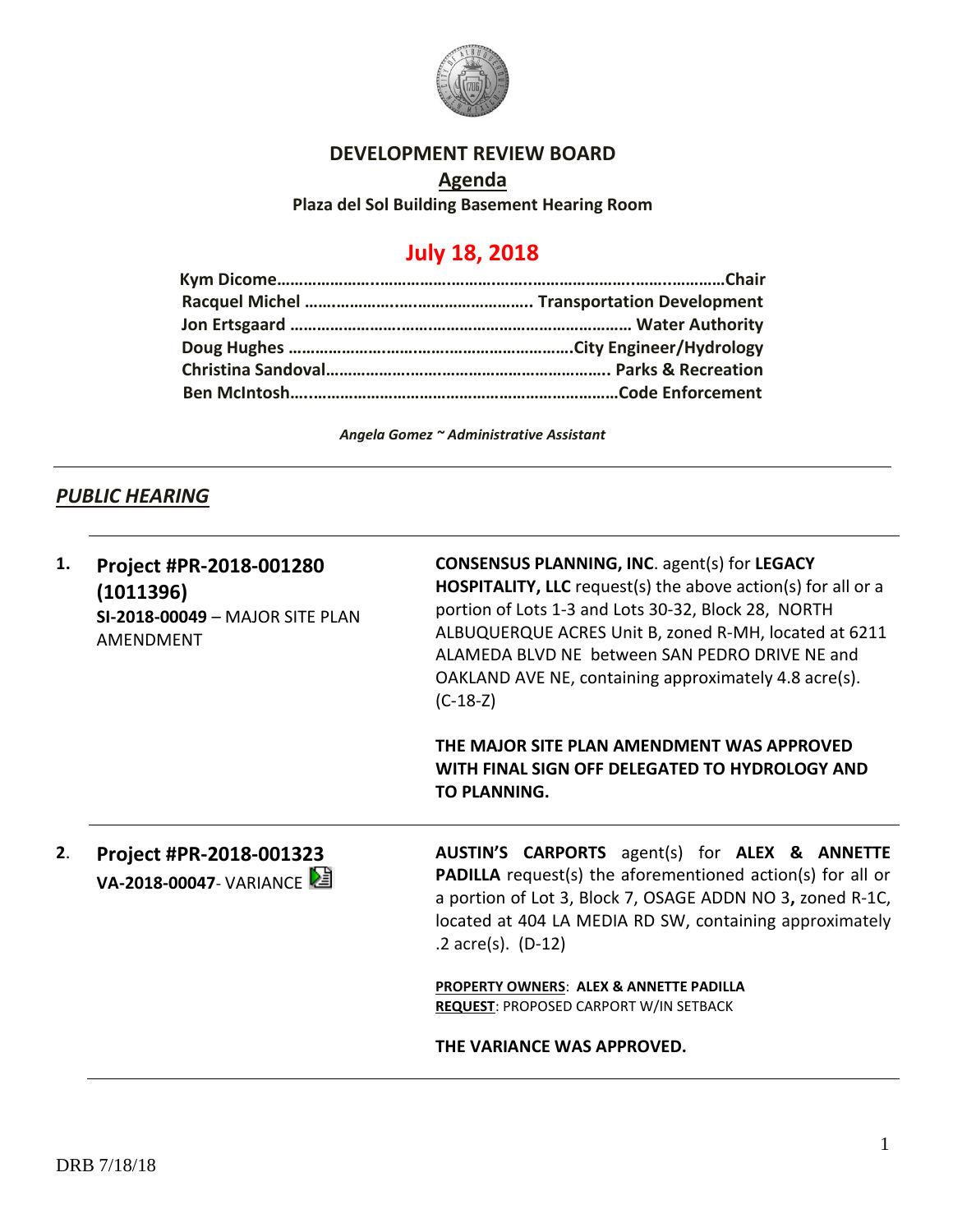| З. | Project #PR-2018-001320<br><b>VA-2018-00046-</b> VARIANCE | AUSTIN'S CARPORTS agent(s) for MICHAEL FLUELLEN<br>request(s) the aforementioned action(s) for all or a portion<br>of Lot 22, Block 32, PRINCESS JEANNE PARK ADDN, zoned<br>R1-B, located at 1039 CLAUDINE ST NE, containing<br>approximately .1663 acre(s). (J-21)                                   |
|----|-----------------------------------------------------------|-------------------------------------------------------------------------------------------------------------------------------------------------------------------------------------------------------------------------------------------------------------------------------------------------------|
|    |                                                           | PROPERTY OWNERS: FLUELLEN MICHAEL & LAURIE<br><b>REQUEST: PROPOSED CARPORT W/IN SETBACK</b>                                                                                                                                                                                                           |
|    |                                                           | THE VARIANCE WAS APPROVED.                                                                                                                                                                                                                                                                            |
| 4. | Project #PR-2018-001318<br>VA-2018-00045- VARIANCE        | AUSTIN'S CARPORTS agent(s) for WILLIAM R. JOHNSON<br>request(s) the aforementioned action(s) for all or a portion<br>of Lot 35, Block 19, ACADEMY ACRES UNIT 3, zoned R1-B,<br>located at 6205 BELCHER AV NE, containing approximately<br>.1515 $\arccos 15$ . (E-18)                                 |
|    |                                                           | PROPERTY OWNERS: JOHNSON WILLIAM ROBERT TRUSTEE JOHNSON<br><b>REQUEST: PROPOSED CARPORT W/IN SETBACK</b>                                                                                                                                                                                              |
|    |                                                           | THE VARIANCE WAS APPROVED.                                                                                                                                                                                                                                                                            |
| 5. | Project #PR-2018-001319<br>VA-2018-00044- VARIANCE        | AUSTIN'S CARPORTS agent(s) for ROBERT L. GALLEGOS<br>request(s) the aforementioned action(s) for all or a portion<br>of Lot 2, Block 86, PRINCESS JEANNE PARK ADDN, zoned R1-<br>B, located at 10408 IRENE AV NE, containing approximately<br>$0.1492$ acre(s). $(J-21)$                              |
|    |                                                           | PROPERTY OWNERS: GALLEGOS ROBERT L & MELODY A<br><b>REQUEST: PROPOSED CARPORT W/IN SETBACK</b>                                                                                                                                                                                                        |
|    |                                                           | THE VARIANCE WAS APPROVED.                                                                                                                                                                                                                                                                            |
| 6. | Project #PR-2018-001317<br>VA-2018-00043- VARIANCE        | <b>AUSTIN'S</b><br><b>CARPORTS</b><br>agent(s)<br>for<br><b>KENNETH</b><br><b>PAULK</b><br>request(s) the aforementioned action(s) for all or a portion<br>of Lot 6, Block 7, SARATON HEIGHTS, zoned R1-B, located at<br>904 VALENCIA DR NE, containing approximately 0.1377<br>$\arccos(5)$ . (K-18) |
|    |                                                           |                                                                                                                                                                                                                                                                                                       |

**THE VARIANCE WAS APPROVED.**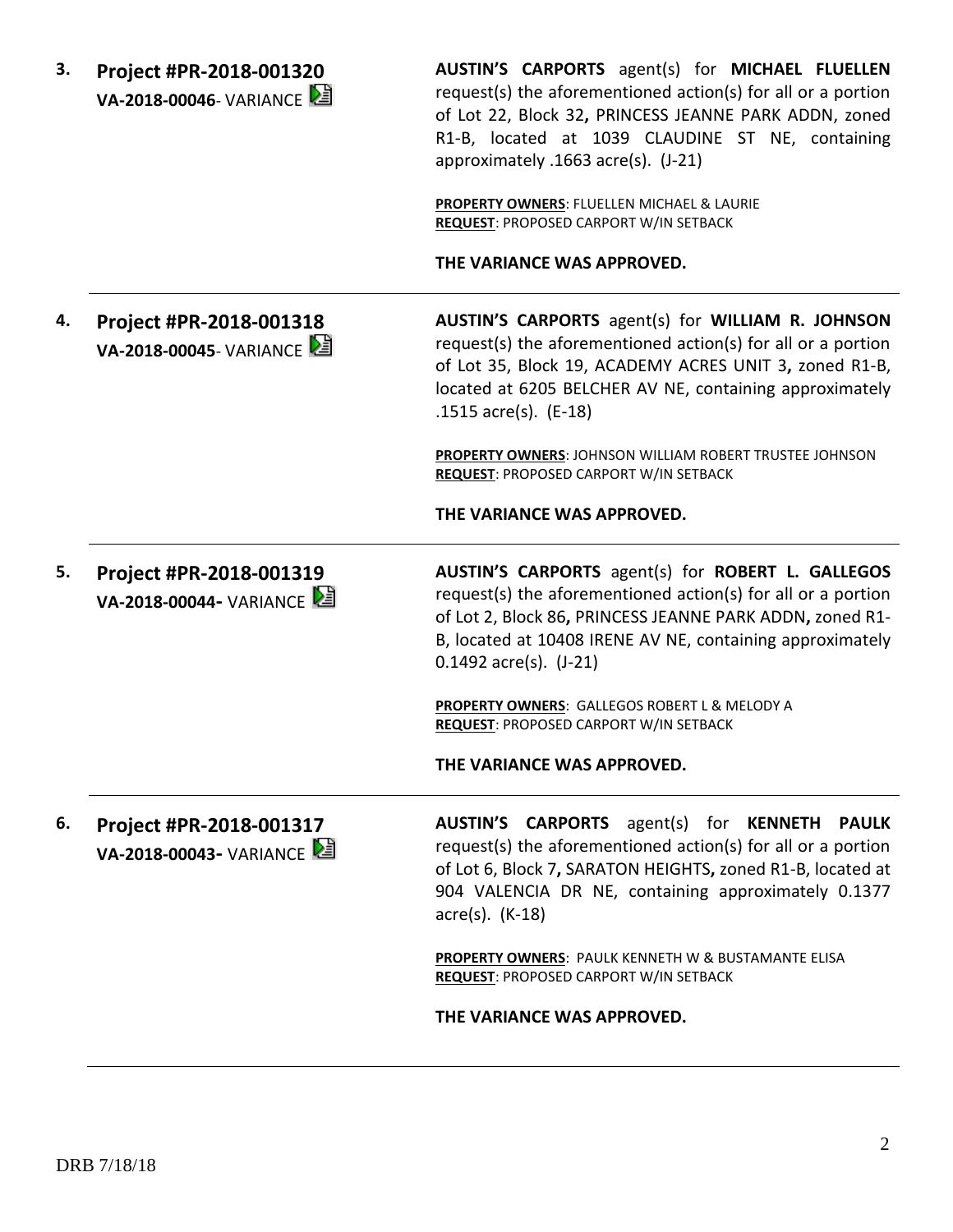| 7.  | Project# PR-2018-001311<br>VA-2018-00041- VARIANCE                                                                                                                                                                                                             | AUSTIN'S CARPORTS agent(s) for JOHN H. LUCERO<br>request(s) the aforementioned action(s) for all or a portion<br>of Lot 14, Block 102, SNOW HEIGHTS ADDN, zoned R1-B,<br>located at 1801 JUNE ST NE, containing approximately 0.17<br>$\text{acre}(s)$ . (H-21)                                                                                                                                                                                                           |
|-----|----------------------------------------------------------------------------------------------------------------------------------------------------------------------------------------------------------------------------------------------------------------|---------------------------------------------------------------------------------------------------------------------------------------------------------------------------------------------------------------------------------------------------------------------------------------------------------------------------------------------------------------------------------------------------------------------------------------------------------------------------|
|     |                                                                                                                                                                                                                                                                | PROPERTY OWNERS: LUCERO JOHNNY R & MARIA C TRUSTEES LUCERO<br><b>RVLT</b><br><b>REQUEST: PROPOSED CARPORT IN SETBACK</b>                                                                                                                                                                                                                                                                                                                                                  |
|     |                                                                                                                                                                                                                                                                | THE VARIANCE WAS APPROVED.                                                                                                                                                                                                                                                                                                                                                                                                                                                |
| 8.  | Project# PR-2018-001312<br>VA-2018-00042- VARIANCE                                                                                                                                                                                                             | <b>AUSTIN'S CARPORTS agent(s) for ROBERT ROLAND SILCOX</b><br>request(s) the aforementioned action(s) for all or a portion<br>of Lot 11, Block 101, SNOW HEIGHTS ADDN, zoned R1-B,<br>located at 1805 DOROTHY ST NE, containing approximately<br>$0.161$ acre(s). (H-21)                                                                                                                                                                                                  |
|     |                                                                                                                                                                                                                                                                | PROPERTY OWNERS: SILCOX ROBIN ROLAND & CILVIA D<br><b>REQUEST: PROPOSED CARPORT W/IN SETBACKS</b>                                                                                                                                                                                                                                                                                                                                                                         |
|     |                                                                                                                                                                                                                                                                | THE VARIANCE WAS APPROVED.                                                                                                                                                                                                                                                                                                                                                                                                                                                |
| 9.  | Project# 1011598<br>18DRB-70137 - VACATION OF PUBLIC<br>RIGHT-OF-WAY<br>18DRB-70138 - SIDEWALK VARIANCE<br>18DRB-70139 - SUBDIVISION DESIGN<br><b>VARIANCE FROM MINIMUM DPM</b><br><b>STANDARDS</b><br>18DRB-70140 - MINOR - PRELIMINARY/<br>FINAL PLAT        | <b>BOB KEERAN</b> request(s) the above action(s) for all or a<br>portion of Lot(s) 17 & 18, Block(s) 4, Tract(s) 3, NORTH<br>ALBQ ACRES Unit 3, zoned PD (RD/5DUA), located on<br>VENTURA ST NE between SIGNAL AVE NE and ALAMEDA<br>BLVD NE, containing approximately 2 acre(s). (C-20) [Deferred<br>from 5/16/18, 6/13/18]<br>DEFERRED TO AUGUST 8TH, 2018.                                                                                                             |
| 10. | Project# 1010693<br>18DRB-70129 - VACATION OF PUBLIC<br><b>EASEMENT</b><br>18DRB-70130 - SIDEWALK WAIVER<br>18DRB-70131 - TEMP. DEFERRAL of<br><b>SIDEWALK CONST</b><br>18DRB-70132 - VACATION OF PRIVATE<br><b>EASEMENT</b><br>18DRB-70133 - PRELIMINARY PLAT | <b>BOHANNAN</b><br><b>HUSTON</b><br><b>INC</b><br>agent(s)<br>for<br><b>GAMMA</b><br><b>DEVELOPMENT, LLC</b> request(s) the above action(s) for all or<br>a portion of Tract(s) 3B-3 of TRACT 3B-1, 3B-2 & 3B-3 A<br>SUBD OF TRACT 3B LANDS OF IHS ACQUISITION #120 INC.<br>zoned R-T (SU-2/LMDR), located on HORIZON BLVD NE<br>between BALLOON MUSEUM DR NE and ALAMEDA BLVD<br>NE, containing approximately 7.76 acre(s). (B-17) ) [Deferred<br>from 5/16/18, 6/13/18] |
|     | 18DRB-70134 - SITE DEVELOPMENT                                                                                                                                                                                                                                 | DEFERRED TO AUGUST 8TH, 2018.                                                                                                                                                                                                                                                                                                                                                                                                                                             |

PLAN FOR BUILDING PERMIT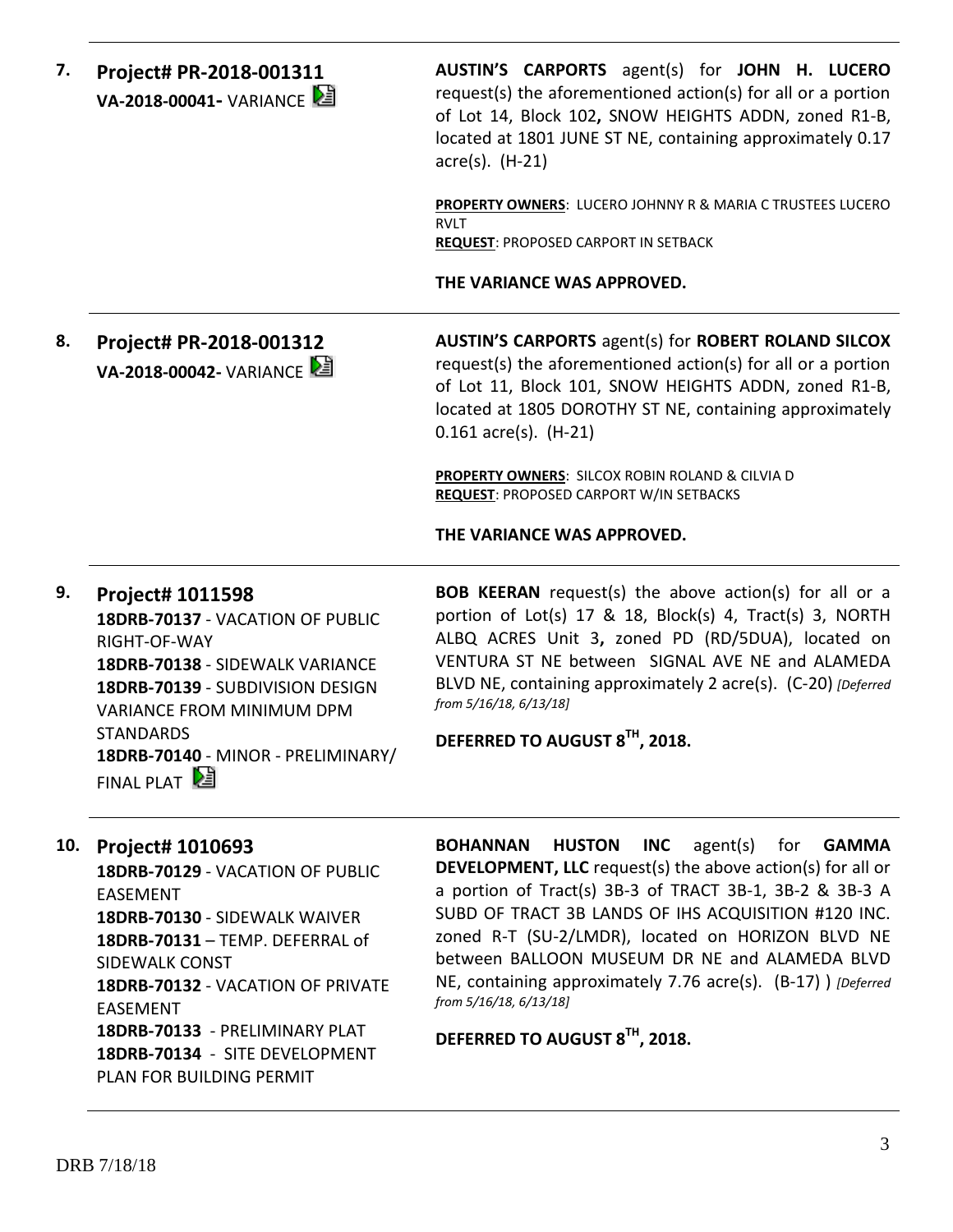| 11. | Project# 1010656<br>18DRB-70160 MAJOR - PRELIMINARY<br><b>PLAT APPROVAL</b><br><b>18DRB-70161 MAJOR - SDP FOR</b><br><b>BUILDING PERMIT</b><br>18DRB-70162 MINOR - TEMP DEFR SWDK<br><b>CONST</b>                                                                                        | THE GROUP agent(s) for PASHTOON KHALID A & NAFEESA<br>request(s) the above action(s) for all or a portion of Lot(s)<br>28-30, Block(s) 30, NORTH ALBUQUERQUE ACRES Unit(s) B<br>TRACT A, zoned NR-BP (SU-2/IP), located on WILSHIRE AVE<br>NE between SAN PEDRO DR NE and LOUISIANA BLVD NE,<br>containing approximately 3 acre(s). (C-18)[Deferred from 6/6/18,<br>6/27/18<br>DEFERRED TO AUGUST 8TH, 2018.                                                                                                                                                                                         |
|-----|------------------------------------------------------------------------------------------------------------------------------------------------------------------------------------------------------------------------------------------------------------------------------------------|------------------------------------------------------------------------------------------------------------------------------------------------------------------------------------------------------------------------------------------------------------------------------------------------------------------------------------------------------------------------------------------------------------------------------------------------------------------------------------------------------------------------------------------------------------------------------------------------------|
| 12. | Project# 1000874<br>18DRB-70135<br><b>VACATION OF PUBLIC EASEMENT</b><br>18DRB-70136<br>MINOR - PRELIMINARY/FINAL PLAT<br><b>APPROVAL</b>                                                                                                                                                | TIERRA WEST LLC agent(s) for MONTANO I-25 BEACH<br><b>AQUISITION PROPERTY LLC</b> request(s) the above action(s)<br>for all or a portion of Lot(s) B-1, RENAISSANCE CENTER III<br>zoned NR-C (SU-1 FOR IP & AMUSEMENT FACILITY OF A<br>PERMANENT CHARACTOR (NOT ADULT ESTABLISHMENT),<br>located on DESERT SURF CIRCLE NE between ALEXANDER<br>BLVD NE and MONTANO RD NE, containing approximately<br>23.87 acre(s). (F-16) [Deferred on 5/16/18, 5/23/18, 6/6/18, 6/27/18]<br><b>INDEFINITELY DEFERRED.</b>                                                                                         |
| 13. | Project# PR-2018-001173<br>(1004245)<br>SD-2018-00002 - MAJOR - PRELIMINARY<br><b>PLAT</b><br><b>SD-2018-00003 - VACATION OF PUBLIC</b><br><b>EASEMENT</b><br>SD-2018-00006 - VACATION OF RIGHT OF<br><b>WAY</b><br>VA-2018-00005 - SIDEWALK DEFERRAL<br>VA-2018-00006 - SIDEWALK WAIVER | MARK GOODWIN & ASSOCIATES PA agent(s) for ANASA<br><b>WEST LLC</b> request(s) the above $action(s)$ for all or a portion<br>of Block(s) 7-14, Portion of Lot 3, 4-9, 9-13, 12, 2-10,<br>PARADISE HEIGHTS UNIT 5 SUBDIVISION and Lots L-N<br>ANASAZI RIDGE UNIT 1, zoned R-1B and MX-L (R-1) located<br>on MCMAHON BLVD NW east of WESTSIDE BLVD NW,<br>containing approximately 6.98 acre(s). (A-10) [Deferred from<br>6/13/18, 7/11/18]<br>PROPERTY OWNERS: City of Albuquerque, COLLATZ LLC and Westway<br>Homes LLC<br><b>REQUEST: APPROVAL OF AFOREMENTIONED ACTIONS (Expired April</b><br>2015) |
|     |                                                                                                                                                                                                                                                                                          | DEFERRED TO AUGUST 15TH, 2018.                                                                                                                                                                                                                                                                                                                                                                                                                                                                                                                                                                       |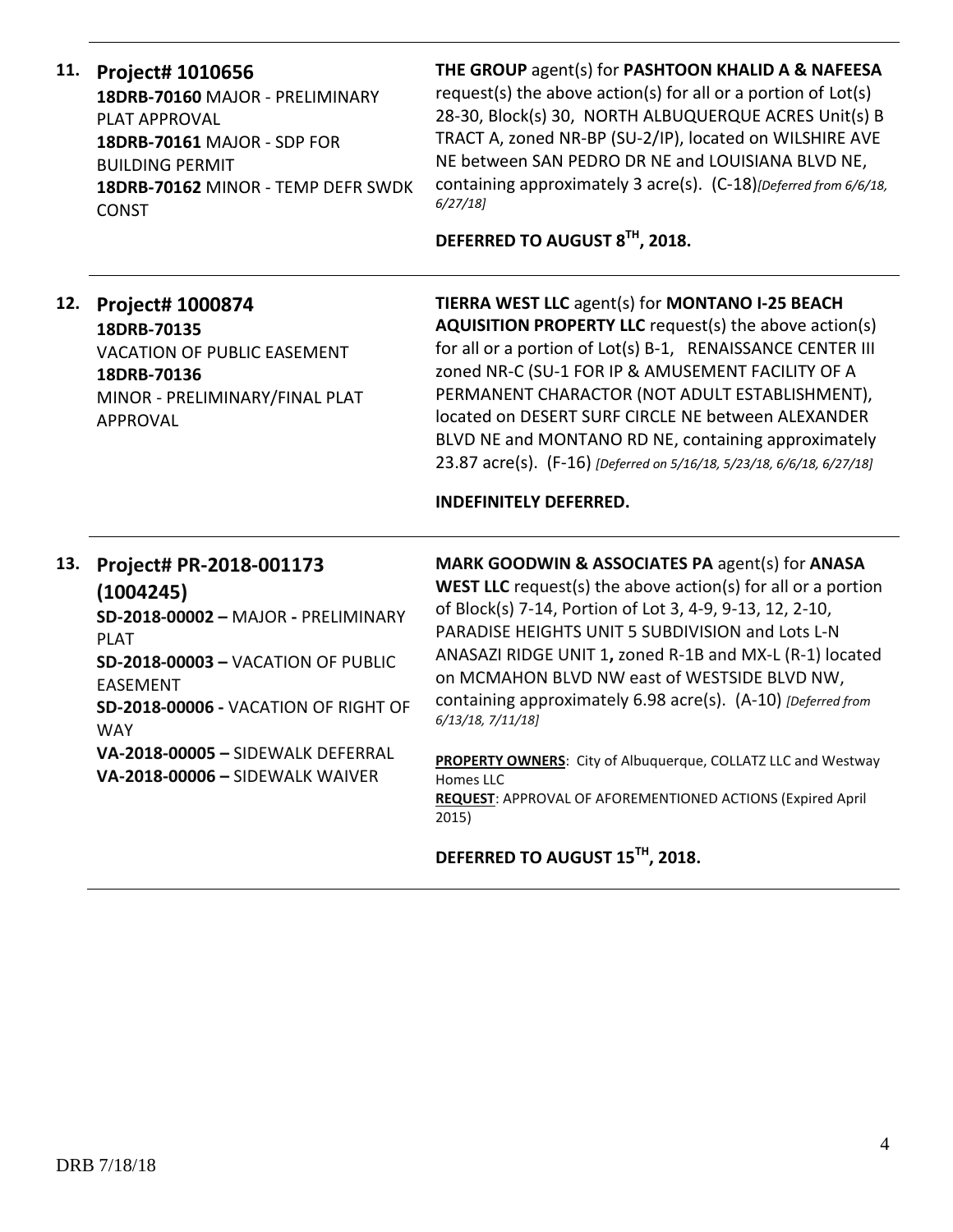**14. Project# PR-2018- 001195 (1007140) SD-2018-00037 –**SITE DEVELOPMENT PLAN FOR SUBDIVISION (18EPC-10010) **SD-2018-00020 –** SKETCH PLAT

**MRWM** agent(s) for **CITY OF ALBUQUERQUE PARKS & RECREATION** request(s) the above action(s) for all or a portion of Tracts 1-C-1 & 1-C-2, JUAN TABO HILLS UNIT 3A**,**  zoned NR-PO-B, located on MONACHOS RD SE between JUAN TABO BLVD SE and VIA POSADA SE, containing approximately 27 acre(s). (M-22) *[Deferred from 6/13/18, 7/11/18]*

**PROPERTY OWNERS**: CITY OF ALBUQUERQUE **REQUEST**: DRB SIGN-OFF OF EPC SITE DEVELOPMENT PLAN FOR SUBDIVISION (3-8-2018) AND A SKETCH PLAT FOR REVIEW AND COMMENT

#### **DEFERRED TO JULY 25TH, 2018.**

### *MINOR CASES*

| 15. | Project# PR-2018-001322<br>(1001440)<br>SI-2018-00061- SITE DEVELOPMENT PLAN<br><b>FOR BUILDING PERMIT</b><br>$(17EPC-40053)$ | TIERRA WEST, LLC agent(s) for PALO ALTO. INC. request(s)<br>the aforementioned action(s) for all or a portion of Tract D-<br>3A, COORS CENTRAL NORTH, zoned NR-BP (SU-1), located<br>at 303 COORS BLVD NW, containing approximately .5631<br>$\arccos(5)$ . (K-10)                                                                             |
|-----|-------------------------------------------------------------------------------------------------------------------------------|------------------------------------------------------------------------------------------------------------------------------------------------------------------------------------------------------------------------------------------------------------------------------------------------------------------------------------------------|
|     |                                                                                                                               | <b>PROPERTY OWNERS: ALVARADO DEVELOPMENT LLC</b><br>REQUEST: DRB SIGN-OFF OF EPC SITE DEVELOPMENT PLAN FOR<br><b>BUILDING PERMIT</b>                                                                                                                                                                                                           |
|     |                                                                                                                               | DEFERRED TO JULY 25TH, 2018.                                                                                                                                                                                                                                                                                                                   |
| 16. | Project# PR-2018-001307<br>(1004375)<br>SI-2018-00055- SITE DEVELOPMENT PLAN<br><b>FOR BUILDING PERMIT</b><br>$(18EPC-40038)$ | <b>CONSENSUS PLANNING, INC. agent(s) for HAGGAR GROUP</b><br>LLC request(s) the aforementioned action(s) for all or a<br>portion of Tract 1B of Tracts 1A and 1B of P & J<br>SUBDIVISION, zoned PD (SU-1), located on SAN ANTONIO<br>DRIVE NE between LOUSIANA BLVD NE and SAN PEDRO<br>DRIVE NE, containing approximately 3.1 acre(s). (E-18) |
|     |                                                                                                                               | PROPERTY OWNERS: HAGGAR GROUP LLC<br>REQUEST: DRB SIGN-OFF OF EPC SITE DEVELOPMENT PLAN FOR<br><b>BUILDING PERMIT</b>                                                                                                                                                                                                                          |
|     |                                                                                                                               | THE SITE DEVELOPMENT PLAN FOR BUILDING PERMIT<br><b>WAS APPROVED.</b>                                                                                                                                                                                                                                                                          |
|     |                                                                                                                               |                                                                                                                                                                                                                                                                                                                                                |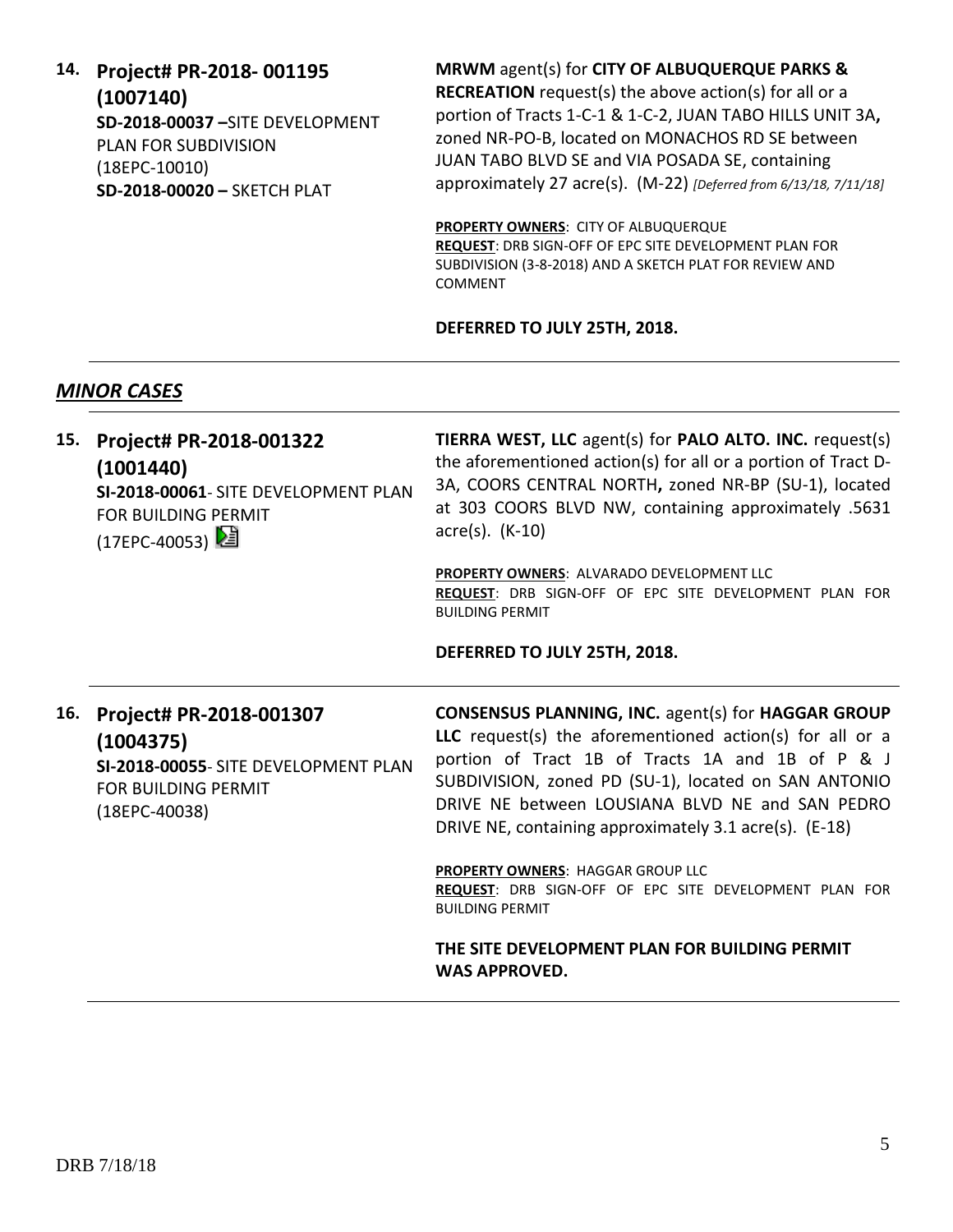| 17. | Project# PR-2018-001262<br>(1010401)<br>SD-2018-00030- EXTENSION OF<br>PRELIMINARY PLAT<br>(17DRB-70176 + 70102) | RESPEC, INC. agent(s) for WOODMONT PASEO, LLC &<br>RAINBOW PASEO, LLC request(s) the aforementioned<br>action(s) for all or a portion of DURANGO UNIT 3, zoned R-<br>1D/PD, locatedon WOODMOUNT AVE NW betwenn<br>RAINBOW BLVD NW and PASEO DEL NORTE NW,<br>containing approximately 23 acre(s). (C-09)<br>PROPERTY OWNERS: RAINBOW PASEO LLC<br><b>REQUEST: EXTENSION OF PRELIMINARY PLAT</b><br>A ONE-YEAR EXTENSION OF THE PRELIMINARY PLAT WAS<br><b>APPROVED.</b>            |
|-----|------------------------------------------------------------------------------------------------------------------|------------------------------------------------------------------------------------------------------------------------------------------------------------------------------------------------------------------------------------------------------------------------------------------------------------------------------------------------------------------------------------------------------------------------------------------------------------------------------------|
| 18. | Project# PR-2018-001262<br>(1010401)<br>SD-2018-00041- EXTENSION OF<br>PRELIMINARY PLAT<br>(17DRB-70175 + 70108) | RESPEC, INC. agent(s) for WOODMONT PASEO, LLC &<br>RAINBOW PASEO, LLC request(s) the aforementioned<br>action(s) for all or a portion of DURANGO UNIT 2, zoned R-<br>1D/PD, locatedon WOODMOUNT AVE NW betwenn<br>RAINBOW BLVD NW and PASEO DEL NORTE NW,<br>containing approximately 18 acre(s). (C-09)<br>PROPERTY OWNERS: RAINBOW PASEO LLC<br>REQUEST: EXTENSION OF PRELIMINARY PLAT<br>A ONE-YEAR EXTENSION OF THE PRELIMINARY PLAT WAS<br><b>APPROVED.</b>                   |
| 19. | Project #PR-2018-001325<br>SD-2018-00036- PRELIMINARY/FINAL<br>PLAT <sup>[24]</sup>                              | CARTESIAN SURVEY'S INC. agent(s) for FAIZEL KASSAM<br>request(s) the aforementioned action(s) for all or a portion<br>of Lots 1 thru 5, Block 2 HUNING'S HIGHLAND ADDITION<br>CONT .8035 AC +/- LOT 2, BLOCK 2, HUNINGS HIGHLAND<br>ADDN zoned MX-FB-FX, located at the SW corner of<br>BROADWAY BLVD SE and CENTRAL AVENUE NE, containing<br>approximately 0.8136 acre(s). (K-14)<br>PROPERTY OWNERS: SUNDOWNER HOSPITALITY LLC<br><b>REQUEST: CONSOLIDATION OF 5 LOTS INTO 1</b> |

**INDEFINITELY DEFERRED.**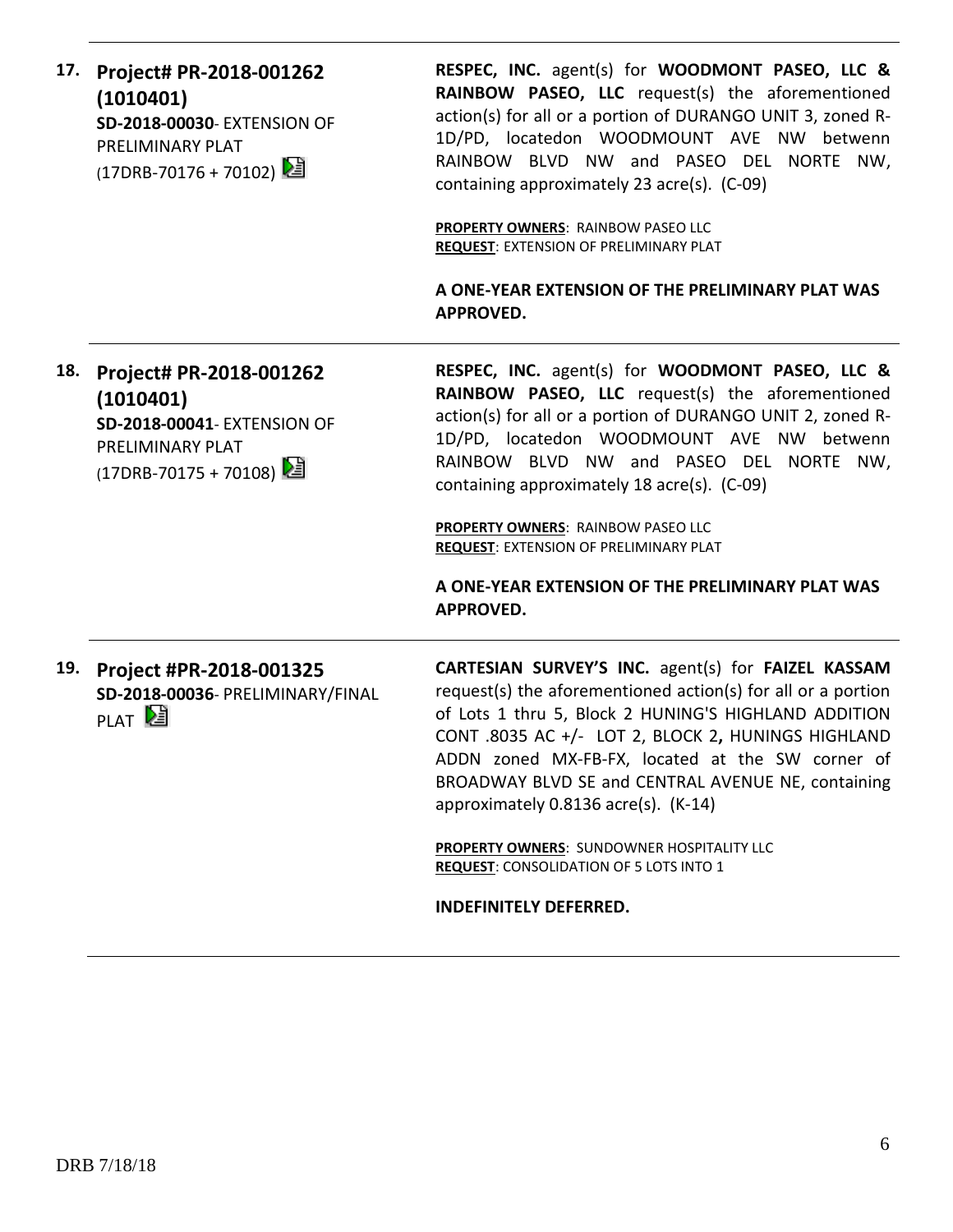| 20. | Project #PR-2018-001284<br>SD-2018-00037 - PRELIMINARY/FINAL<br><b>PLAT</b><br>(PS-2018-0006) 2                                                                                      | CARTESIAN SURVEY'S INC. agent(s) for LEGACY HOSPITAL<br>request(s) the aforementioned action(s) for all or a portion<br>of Tracts A-2-A-1-A and A-2-A-2-A (A REPL OF TR A-2-A-1<br>and A-2-A-2) of PARK SQUARE, zoned MX-H, located on<br>AMERICAS PKWY NE south of INDIAN SCHOOL RD NE and<br>west of LOUISIANA BLVD NE, Albuquerque, NM, containing<br>approximately 4.076 acre(s). (J-18)<br>PROPERTY OWNERS: KASSAM LAND ACQUISITION 10 LLC & NEW<br>OMNI HOSPITALITY LLCC/O LEGACY HOSPITALITY LLC<br>REQUEST: ADJUSTMENT OF PROPERTY LINE BETWEEN 2 EXISTING<br><b>TRACTS</b> |
|-----|--------------------------------------------------------------------------------------------------------------------------------------------------------------------------------------|-------------------------------------------------------------------------------------------------------------------------------------------------------------------------------------------------------------------------------------------------------------------------------------------------------------------------------------------------------------------------------------------------------------------------------------------------------------------------------------------------------------------------------------------------------------------------------------|
|     |                                                                                                                                                                                      | THE PRELIMINARY/FINAL PLAT WAS APPROVED.                                                                                                                                                                                                                                                                                                                                                                                                                                                                                                                                            |
| 21. | Project# 1000111<br>18DRB-70097 MINOR - PRELIMINARY/<br>FINAL PLAT APPROVAL <b>E E</b>                                                                                               | <b>SANDIA LAND SURVEYING LLC agent(s) for</b><br><b>NEATHERWOOD PARTNERS</b> request(s) the above action(s)<br>for all or a portion of Tract(s) B, ALTURA COMPLEX, zoned<br>MX-T/PD (SU-1 for O-1 Uses and SU-1 PRD and Office<br>Development) located at 4101 INDIAN SCHOOL RD NE<br>between CARLISLE BLVD NE and WASHINGTON ST NE<br>containing approximately 6.967 acre(s). (H-17) [deferred from<br>4/4/18, 4/11/18, 4/18/18]<br>DEFERRED TO JULY 25TH, 2018                                                                                                                    |
| 22. | Project# PR-2018-001223<br>(1011553)<br>SI-2018-00041 - SITE DEVELOPMENT<br>PLAN FOR SUBDIVISION AND SITE<br>DEVELOPMENT PLAN FOR BUILDING<br><b>PERMIT</b><br>$(18EPC-40008+40009)$ | MODULUS ARCHITECTS, INC agent(s) for 3X1, LLC.<br>request(s) the above actions for all or a portion of Tract<br>B2A1, TOWN of ATRISCO GRANT zoned MX-L (SU-1/C-1 &<br>AUTO SALES), located on COORS BLVD NW between<br>SEQUOIA RD NW and TUSCON RD NW, containing<br>approximately 1.9 acre(s). (G-11-Z) [Deferred from 6/13/18,<br>6/27/18<br><b>PROPERTY OWNERS: 3X1,LLC.</b>                                                                                                                                                                                                     |

**REQUEST**: DRB SIGN OFF OF EPC APPROVED SITE DEVELOPMENT PLAN FOR BUILDING PERMIT AND EPC APPROVED SITE DEVELOPMENT PLAN FOR SUBDIVISION (4-12-2018)

## **DEFERRED TO AUGUST 8TH, 2018**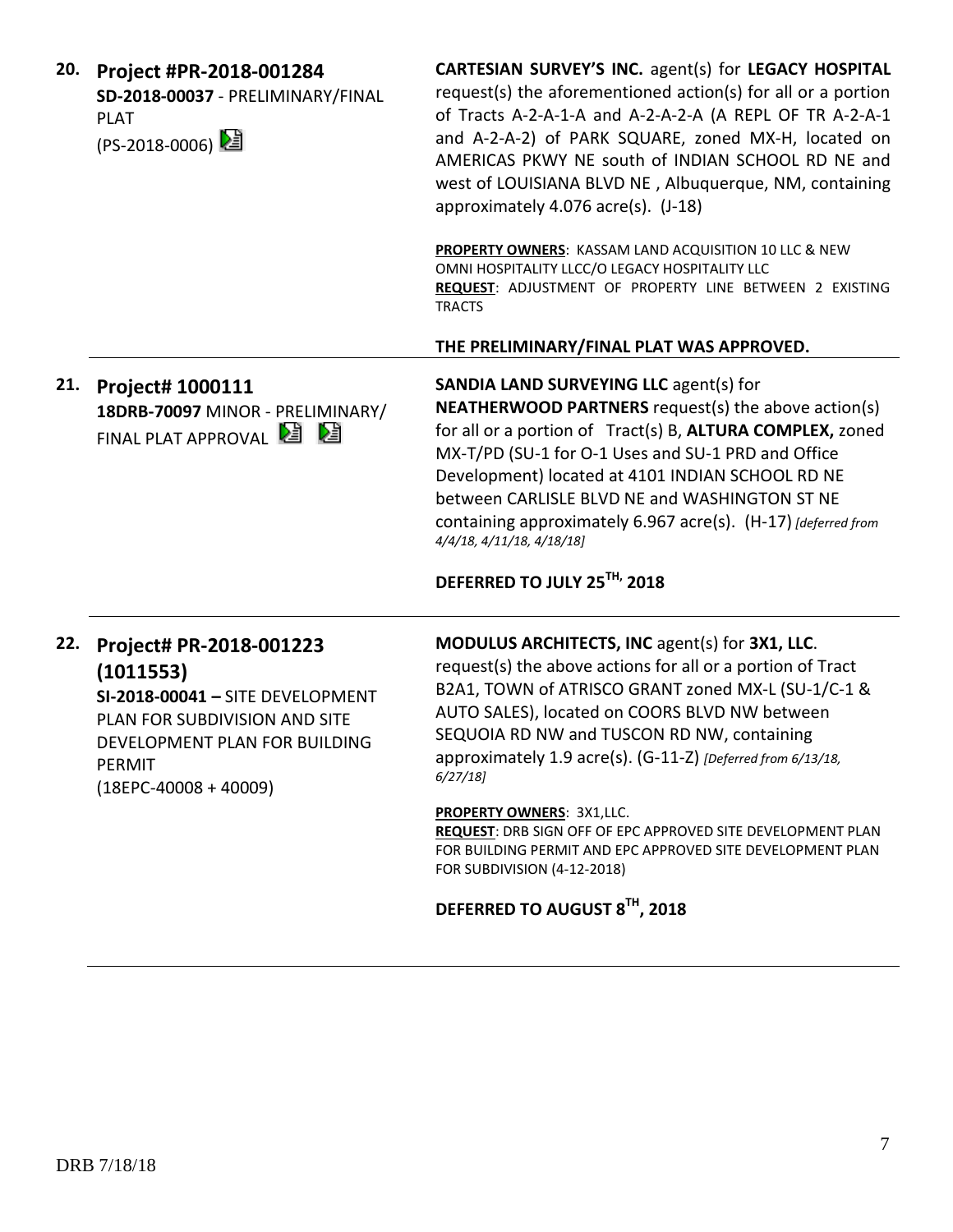| 23. | Project #PR-2018-001277<br>(1010327)<br>SD-2018-00034- PRELIMINARY/ FINAL<br>PLAT <sup>D</sup> | SURV-TEK agent(s) for STEVE MAESTAS request(s) the<br>aforementioned action(s) for all or a portion of LOT 1-A of<br>LOTS 1-A and 1-B, NORRIS AND MARGARET PENNY<br>ADDITION and LOT 2, NORRIS AND MARGARET PENNY<br>ADDITION, zoned NR-LM, located on MCLEOD RD NE and<br>PAN AMERICAN FREEWAY, containing approximately 4.9<br>$\text{acre}(s)$ . (F-17) [Deferred from 7/11/18] |
|-----|------------------------------------------------------------------------------------------------|------------------------------------------------------------------------------------------------------------------------------------------------------------------------------------------------------------------------------------------------------------------------------------------------------------------------------------------------------------------------------------|
|     |                                                                                                | <b>PROPERTY OWNERS: 4404 MCLEOD LLC</b><br><b>REQUEST: REPLAT OF 2 EXISTING LOTS INTO 2 NEW LOTS</b>                                                                                                                                                                                                                                                                               |
|     |                                                                                                | THE PRELIMINARY/FINAL PLAT WAS APPROVED WITH<br><b>FINAL SIGN OFF DELEGATED TO TRANSPORTATION AND</b><br><b>TO PLANNING.</b>                                                                                                                                                                                                                                                       |

**24. Project #PR-2018-1007489 18DRB-70125 -** VACATION OF PRIVATE EASEMENT **18DRB-70126** MINOR - PRELIMINARY/ FINAL PLAT

**ISAACSON AND ARFMAN PA** agent(s) for **YES HOUSING, INC** request(s) the aforementioned action(s) for all or a portion of: Tract(s) B1, WEST ROUTE 66 ADDITION II**,** zoned MX-M (C-2), located on CENTRAL AVE NW and UNSER BLVD NW, containing approximately 6.222 acre(s). (K-10) *[deferred from 4/25/18, 5/16/18, 5/23/18, 6/6/18, 6/20/18, 7/11/18]*

**THE VACATION WAS APPROVED AS SHOWN ON EXHIBIT B IN THE PLANNING FILE PER SECTION 14-14-7-2(A) (1) AND (B) (1)(3) OF THE SUBDIVISION ORDINANCE.**

**WITH THE SIGNING OF THE INFRASTRUCTURE LIST DATED JULY 18, 2018, AND WITH A CONCEPTUAL GRADING AND DRAINAGE PLAN ENGINEER STAMP DATED 6/18/18.THE PRELIMINARY/FINAL PLAT WAS APPROVED,**